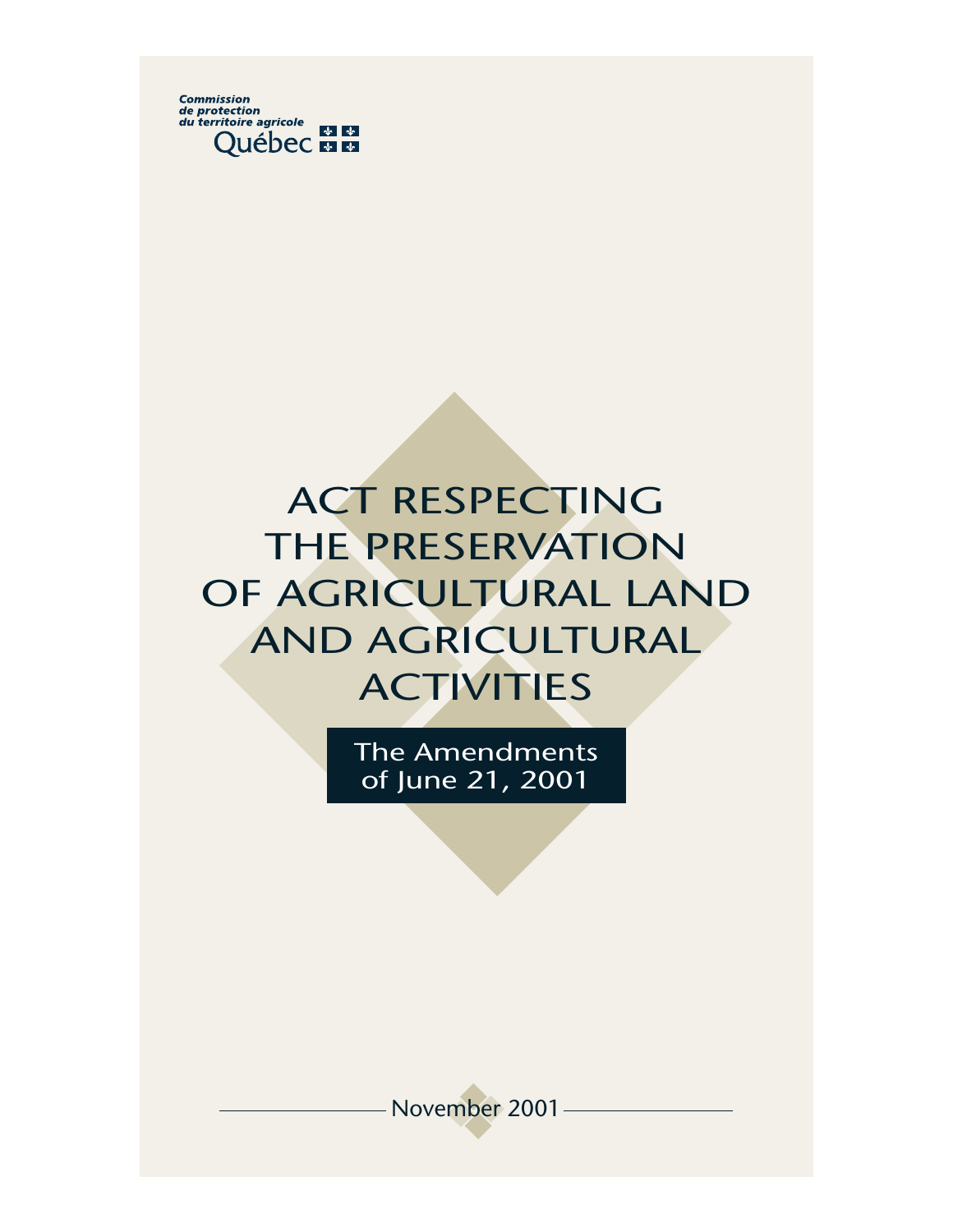# **FOREWORD**

The Act to amend the Act respecting the preservation of agricultural land and agricultural activities and other legislative provisions (Bill 184) was adopted and assented to on June 21, 2001. On the same day, the Commission issued a bulletin to municipalities drawing attention to the new provision on acquired rights, seeing that it had an immediate effect on citizens' rights and the issuance of construction permits. The Commission also subsequently posted all the amendments to the Act respecting the preservation of agricultural land and agricultural activities on its Website at http://www.cptaq.gouv.qc.ca

We are aware that these amendments to the legislation the Commission administers are substantial and require further explanation, beyond these initial efforts, for the benefit of municipal and agricultural authorities, who are the ones most affected by many of the new provisions.

The purpose of this document is to discuss these amendments and highlight the ramifications.

In the discussion that follows, we have grouped the June 21 amendments into three (3) categories:

- Decision-Making Criteria
- **2 Acquired Rights**
- **3** Applications of a Collective Scope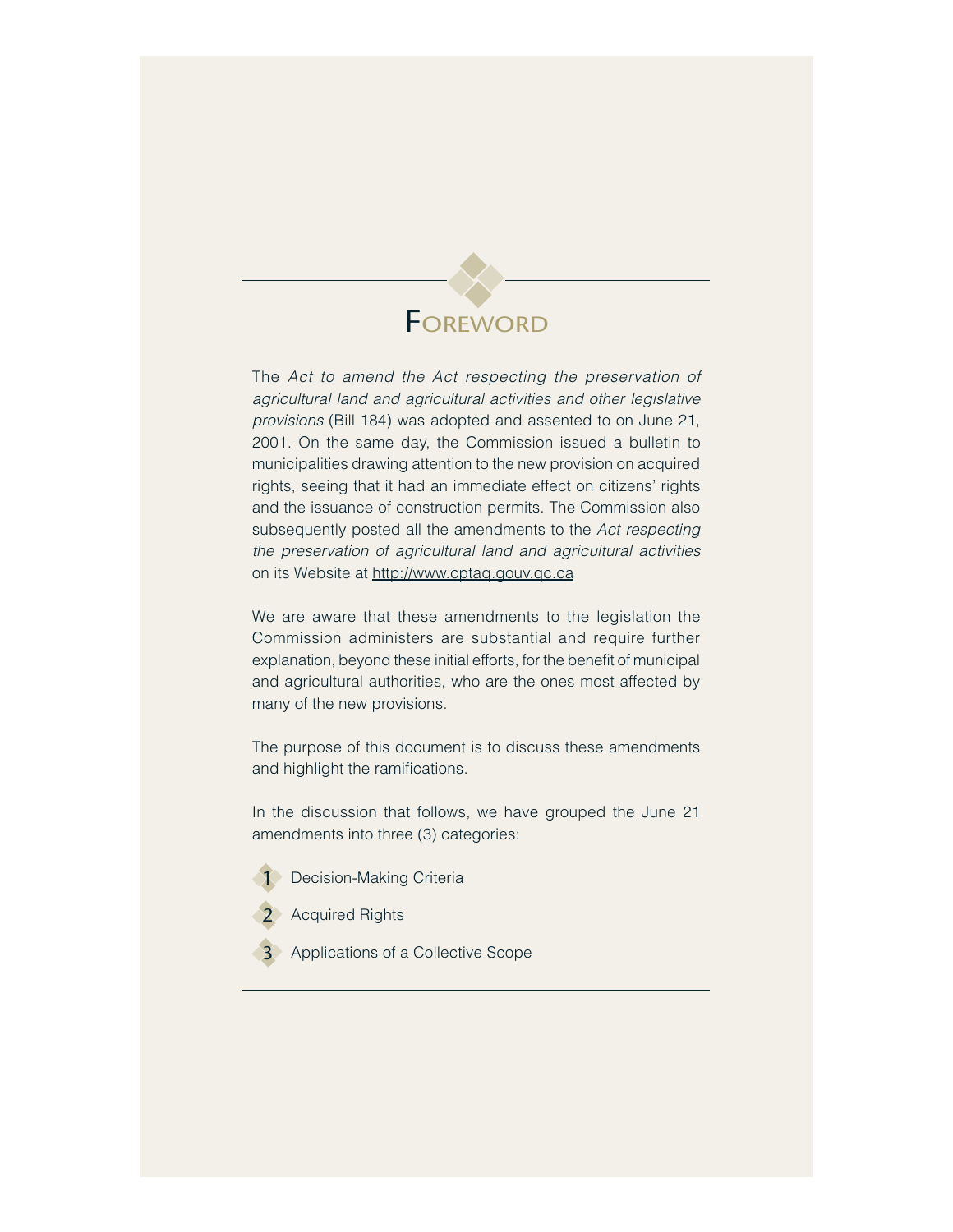# 1 DECISION-MAKING CRITERIA

In this section, we have grouped together decision-making criteria amendments that apply to all applications as well as those that apply more specifically to applications for exclusion and farmbased tourism projects. Changes related to applications of collective scope are discussed in a separate section.

# **1.1 New Decision-Making Criterion**

Under the third paragraph of section 62 of the Act, the Commission must now also consider – in addition to the other criteria – the consequences of an authorization on the application of the minimum distance standards for odour management currently stipulated in the Environment Department guidelines (Guidelines for determining minimum distances to ensure odour management in rural areas) and intended to be eventually incorporated into municipal bylaws.

The third criterion in section 62 now reads as follows:

**62.** The Commission may authorize, on such conditions as it may determine, the use, for purposes other than agriculture, the subdivision, the alienation, the inclusion or the exclusion of a lot or the cutting of maple trees.

- (...)
- (3) the consequences of an authorization on existing agricultural activities and their development, and on the possible agricultural use of neighbouring lots, **in particular having regard to the standards aimed at reducing the inconvenience caused by odours resulting from agricultural activities, originating from the exercise of the powers provided for in subparagraph 4 of the second paragraph of section 113 of the Act respecting land use planning and development;**
- $(\ldots).$

Obviously, the enforcement of minimum distance standards is not the responsibility of the Commission, but rather that of municipal officers when they are considering the issuance of a building construction permit for a building with a purpose other than agriculture or when issuing a certificate of compliance with odour management distance requirements to a producer applying for an authorization certificate from the Minister of the Environment. For the purposes of this criterion therefore, the local municipality must furnish all the necessary information regarding the minimum distance standards applicable to neighbouring farm producers when it transmits an application to the Commission, in addition to its obligation to transmit a resolution outlining its reasoned recommendation based on the Act's criteria as well as an opinion regarding the applicant's compliance. These obligations are stipulated in the Act as follows: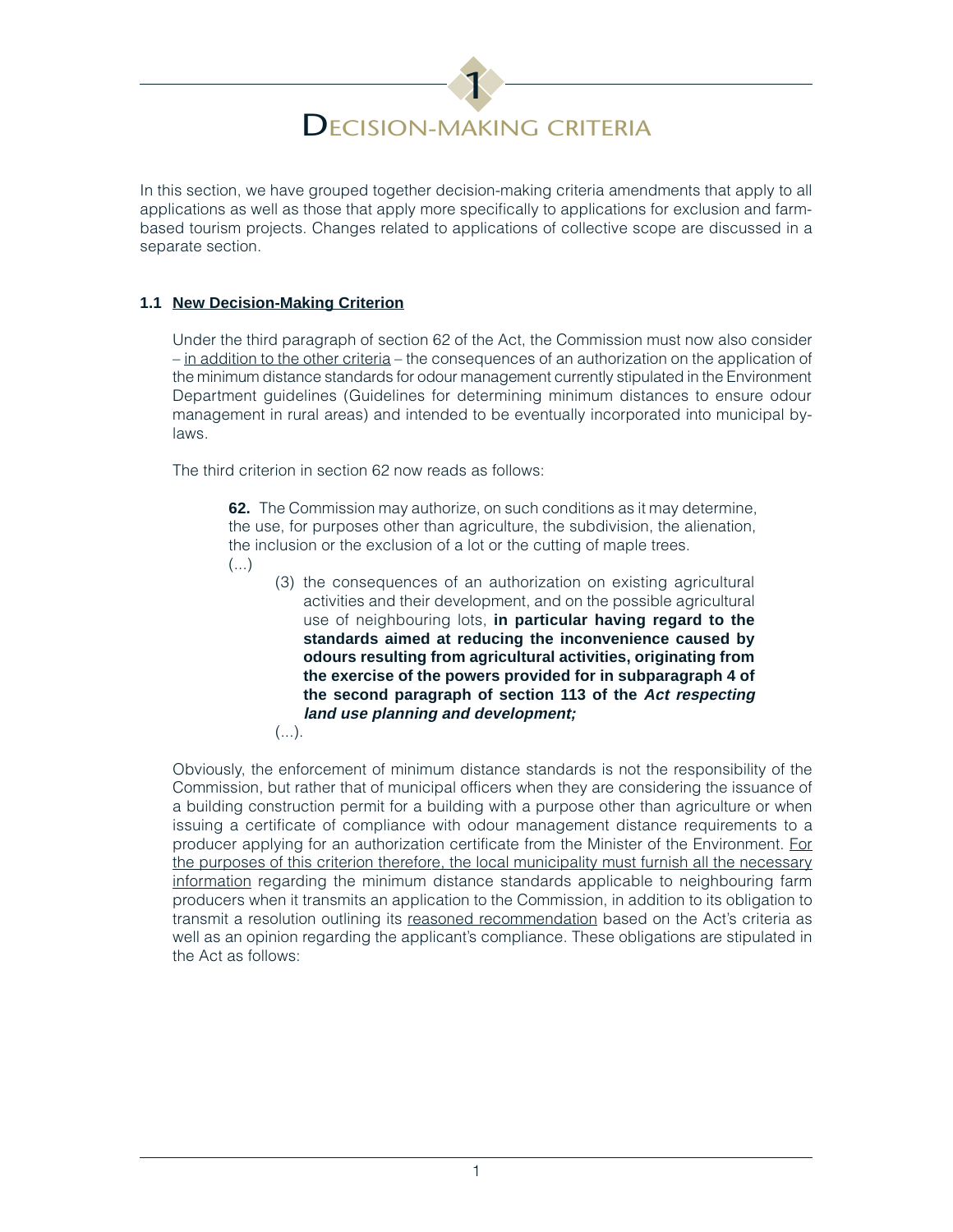

**58.1.** Upon receipt of the application, the clerk or secretary-treasurer of the local municipality shall advise the applicant and the Commission of the date of receipt. The local municipality shall examine the application and may, for that purpose, require such information and documents as it considers relevant.

The local municipality shall, within 45 days of receiving the application, transmit it to the Commission **furnishing all the information required by the Commission, in particular as regards the standards intended to reduce the inconvenience caused by odours resulting from agricultural activities established pursuant to the powers provided for in subparagraph 4 of the second paragraph of section 113 of the Act respecting land use planning and development,** and its recommendation, and transmit the assessment of an authorized officer as to whether the application is consistent with its zoning by-law and with the interim control measures, if any.

The local municipality shall also transmit to the applicant a copy of all the documents mentioned in the second paragraph.

Since the municipal officers must transmit new information to the Commission, they must have a means of obtaining it from the producers in question. A separate amendment, in the form of an addition to section 98.1, stipulates that for the purposes of the provision on minimum separating distances, among other things, "**a municipality may request, in writing, the operator of an agricultural operation to transmit to the municipality any information within the time it fixes**." This new provision also stipulates that should the operator fail to provide this information, the municipal inspector may "**collect any information or determine any fact necessary to enforce a separation distance requirement. For these purposes, the municipal inspector may be assisted by an agronomist, a veterinarian, a professional technologist or a land surveyor**."

The application form will be changed to provide specific space for additional information the Commission requires to take into consideration distance requirements, in addition to the other criteria, when examining an application for authorization.

# **1.2 Application for Exclusion and Consideration of Appropriate Available Areas**

Since the coming into force of "Bill 23" amendments in June 1997, an applicant who is seeking to introduce a new use of land for purposes other than agriculture must first demonstrate to the Commission (section 61.1) that there is no other appropriate available space elsewhere (defined in the Act as, objectively, "a vacant area of land on which the intended use is allowed by the applicable municipal zoning by-law and by the interim control measures, if any;"). For its part, the municipality must provide the Commission with information on the matter as required under section 58.2 of the Act. Should such an appropriate available space exist outside the agricultural zone elsewhere in the territory of the local municipality and be suitable for the purposes for which the application is made, the Commission may reject the application on that sole ground.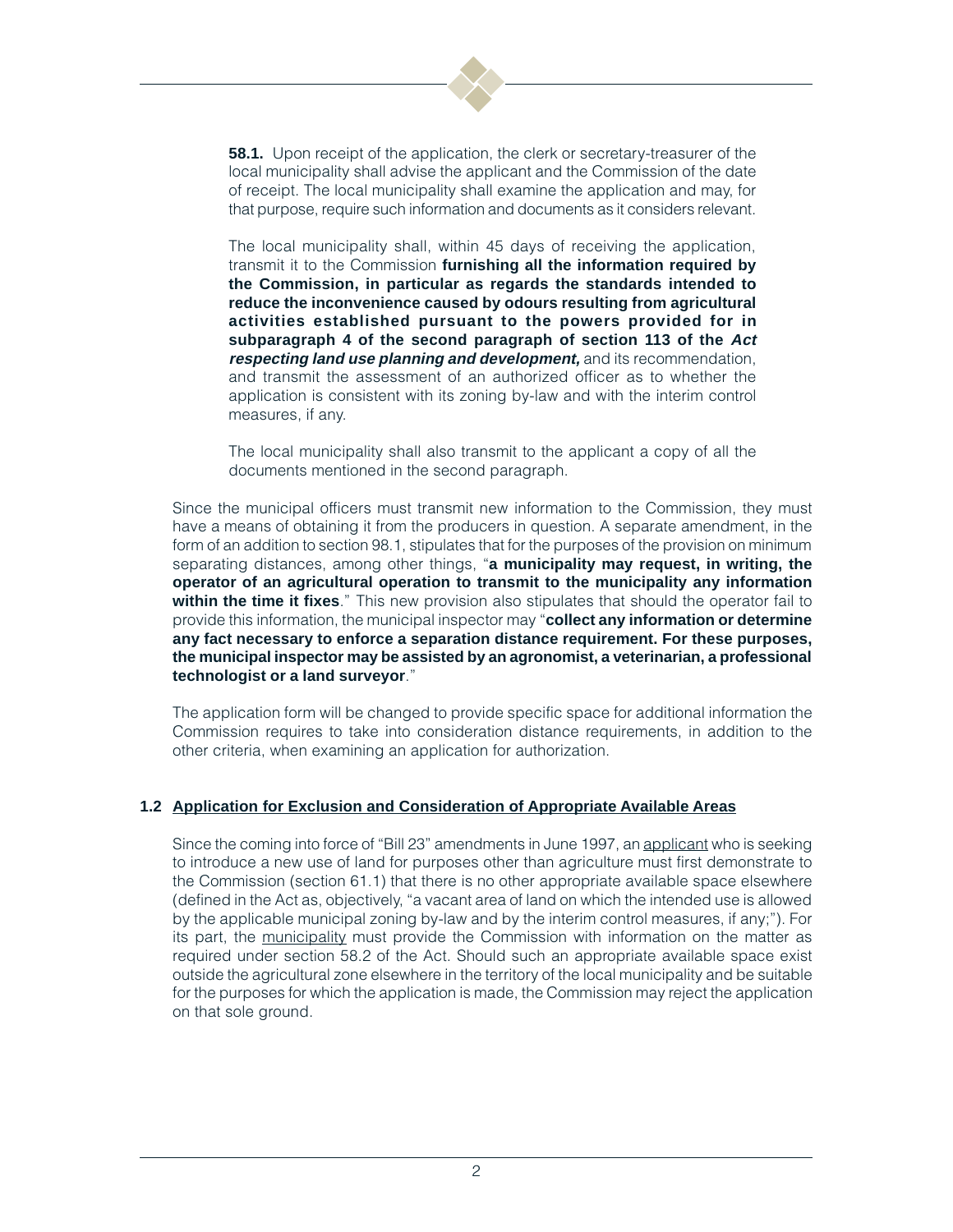

Under a "Bill 184" amendment to section 65.1 (June 2001), the same approach now applies to applications for exclusion, requiring any municipality, Regional County Municipality (RCM) or metropolitan community applying for the exclusion of an agricultural zone lot to also demonstrate that there are no appropriate available areas outside the municipality's agricultural zone for the purposes for which the application is made. Like in the case of individual applications, the Commission may also reject an application for exclusion on the sole ground that such areas exist outside the agricultural zone of the municipality in question.<sup>1</sup>

In a way, this clarification of this section of the Act reinforces the idea, already present since 1997 in section 65.1, that the exclusion being sought must meet a need that warrants encroachment on agricultural land.

Similarly, Parliament wanted to prevent situations in the future where exclusion orders issued by the Commission are incorporated late into developments plans or are abandoned, notably because of the lack of subsequent government approval of the development plan. An amendment to section 67 of the Act now requires that where an RCM or metropolitan community is required to amend its development plan to give effect to an application for exclusion, such an amendment must be adopted and come into force within twenty-four (24) months of the date of the decision.

# **1.3 Farm Tourism**

When examining an application concerning a farm tourism activity (to be defined by regulation), the requirement to demonstrate the nonexistence of an appropriate available area outside the municipality's agricultural zone (section 61.1) does not apply. However, even though this new measure certainly signals openness to this type of activity, authorization must still be sought from the Commission, which must evaluate the project based on all the criteria in section 62. Promoters are also required to ensure that their proposed farm tourism projects will have no negative impact on the preservation of agricultural land and agricultural activities.

<sup>1</sup> Obviously, all the other decision-making criteria continue to apply, notably the search for alternative sites with a lesser impact, even outside the territory of the municipality in question, especially when the application concerns a lot situated in a census agglomeration or census metropolitan community (section 62, paragraph 5).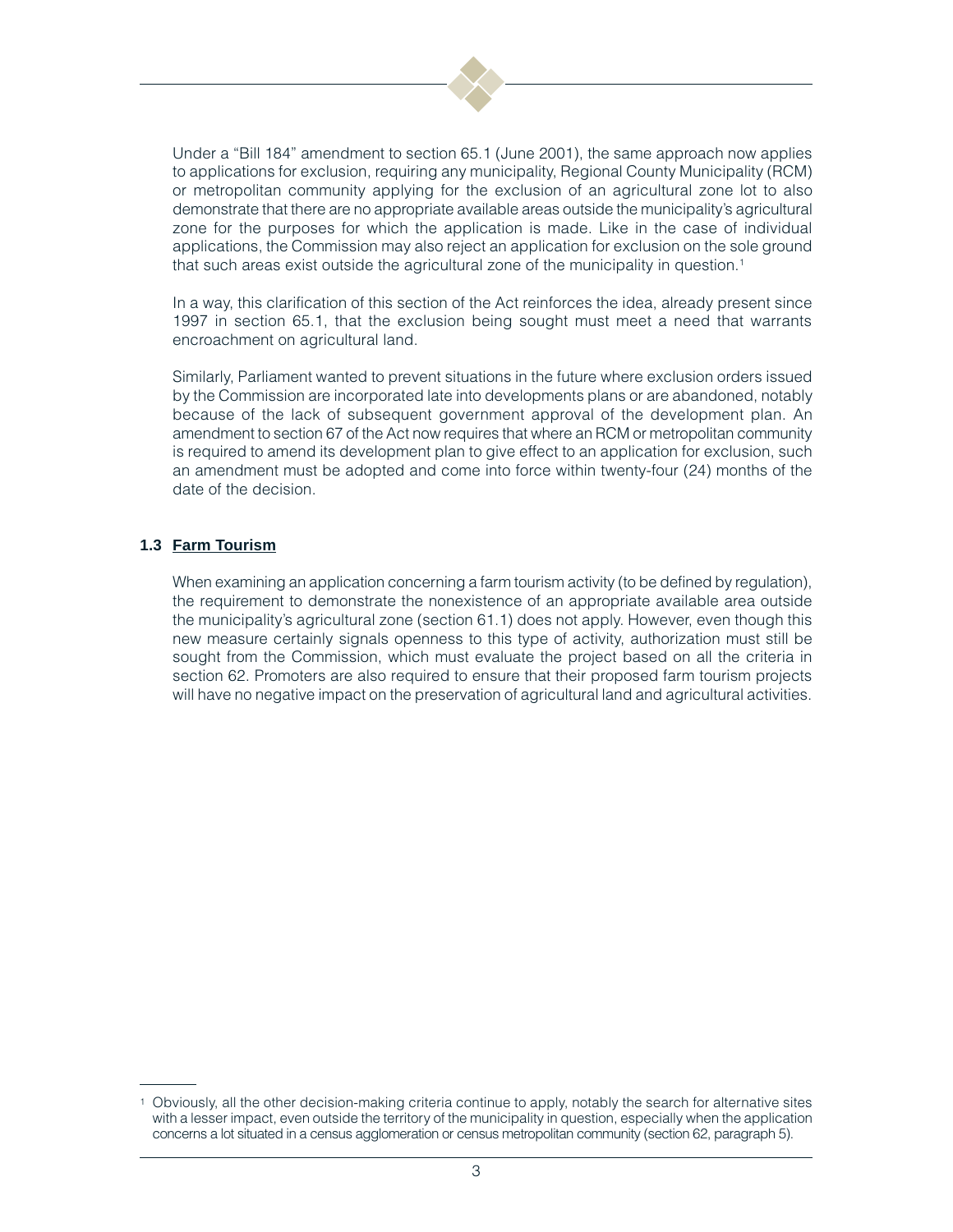

Under the Act to amend the Act respecting the preservation of agricultural land and agricultural activities, assented to on June 21, 2001, the National Assembly significantly changed the acquired rights system as we have known it since the initial law was passed in 1978.

As of June 21, 2001, it is no longer possible to introduce a second main use for a purpose other than agriculture within the area for which acquired rights exist, or convert the existing use into another use for a purpose other than agriculture, without the authorization of the Commission.

These issues are usually complex and require a case-by-case determination. Indeed, it was not until 1989, eleven (11) years after the law came into effect, that the Supreme Court of Canada made a definitive ruling on issues surrounding the interpretation of acquired rights along the lines of the Commission's position. In this section, we have sketched out an interpretation that in our view is consistent with Parliament's intentions and the lessons to be drawn from recent rulings by higher courts that have examined similar issues in municipal law.

# **2.1 Why the Changes?**

Until last June 20, an acquired right on a lot allowed the owner to add to or change existing uses. Such additions or changes, introduced without assessment of their desirability by the Commission in terms of consequences on the preservation of agricultural land and agricultural activities, have often added to constraints on agricultural activity and disrupted the homogeneity of agricultural zones.

For example, residences could be turned into businesses, old sandpit sites into residential developments, a second residence constructed next to the one conferring rights, etc. In many cases, these actions that could be carried out without possibility for the Commission to pronounce on their desirability in view of legislated criteria had negative consequences for the preservation of agricultural land and agricultural activities.

That is why Parliament intervened last June to shift the emphasis to the protection of the existing use and remove the possibility of converting that use or adding a new main use which reflects what an acquired right really is.

Indeed, the very essence of an acquired right is the protection of an existing nonagricultural use that would now be illegal were it not for the simple reason that the nonagricultural use was existing and legal at the time the law was amended. By definition therefore, the system is meant to protect uses that have become nonconforming but legal, i.e., uses that would otherwise be prohibited in an agricultural zone without Commission authorization.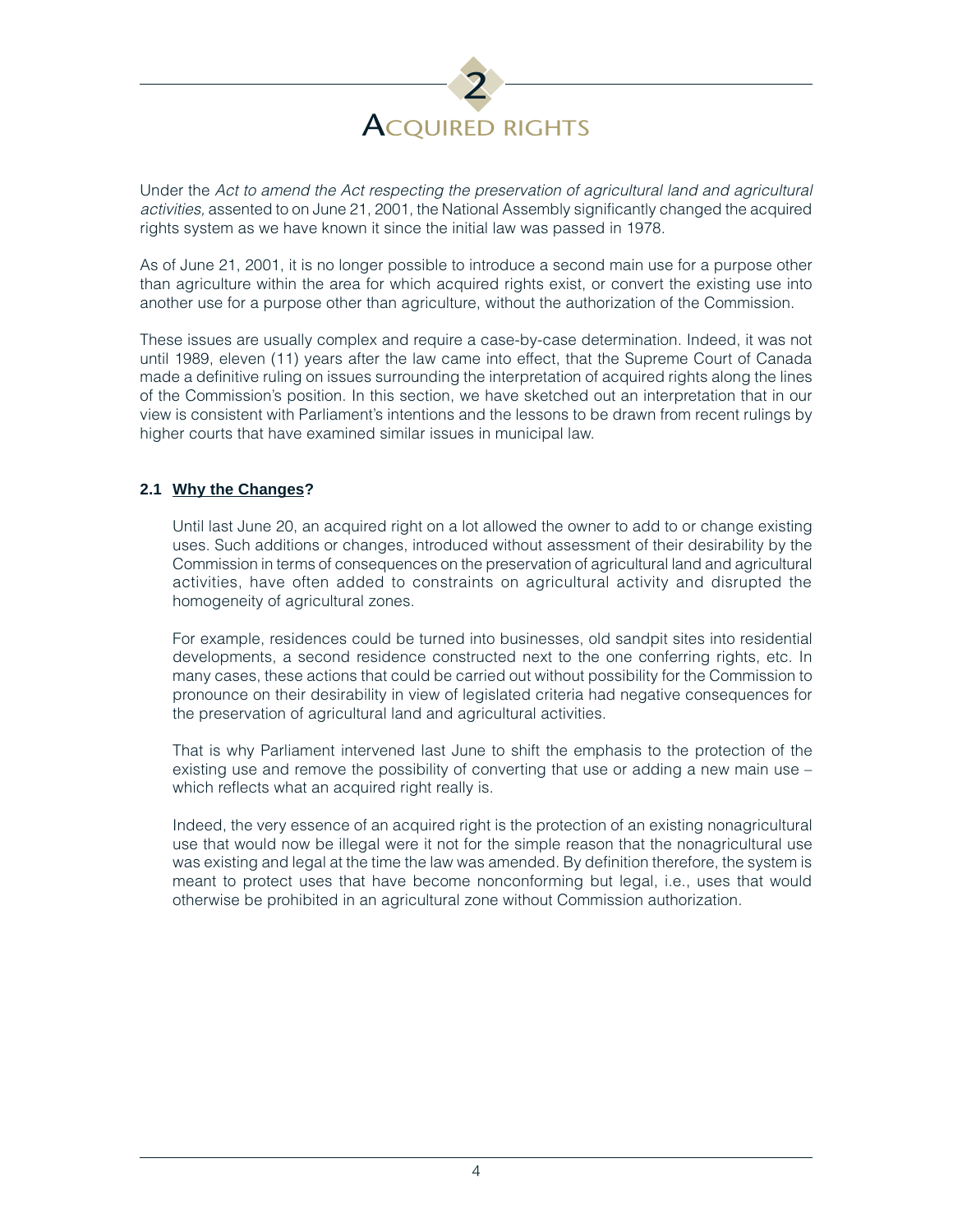

# **2.2 The Rights Maintained**

Before even discussing the scope of the changes to the conditions governing the exercise of acquired rights, it seems worthwhile to reiterate that a person can still continue using an agricultural zone lot for nonagricultural purposes so long as that use, for whatever purpose, was legal prior to June 20, 2001.

Thus, a residence on an agricultural zone lot that existed legally on November 9, 1978 (in a territory to which the law applied as of that date) can, after June 20, 2001, continue to be used for the non-agricultural purposes for which it was constructed.

In concrete terms then, the lot can continue to be used for residential purposes if that was the case on June 20, 2001, or for any other purpose for which it was used on that date in compliance with municipal by-laws, even if different from the initial residential use (e.g., a residence existing on November 9, 1978, that was subsequently transformed into a business establishment and used as such, in compliance with municipal by-laws, as at June 20, 2001 – in which case, it is that subsequent business use that can continue).

Furthermore, the use existing on June 20, 2001 can be expanded up to a maximum of half a hectare for a residence (by adding accessories like a swimming pool, garage, etc.) or up to a maximum of one hectare for an existing business or industry.<sup>2</sup>

The acquired rights system still allows a person to alienate separately from the rest of the property that portion of the land in respect of which the right exists. A residence or business can thus be portioned off, up to a maximum of a half-hectare or one hectare respectively, from a larger piece of land.

Lastly, the provisions governing the extinguishment<sup>3</sup> of acquired rights as well as those governing the exercise of acquired rights related to adjacent public infrastructures (section 105) or in respect of expropriation by a public body (section 104) have remained unchanged.

<sup>&</sup>lt;sup>2</sup> The right to expand only applies to the same lot or the contiguous lot owned by the same person at the time the provisions became applicable to the lot in question and the maximum allowable increase (half a hectare or one hectare) depends on the initial use that generated the acquired right at the time the Act became applicable to the lot, not the use existing, if different, on June 20, 2001.

<sup>&</sup>lt;sup>3</sup> An acquired right is extinguished if that part of the surface in respect of which the right exists is left in fallow for over a year (e.g., following the removal or destruction of the building that housed the legal nonconforming use).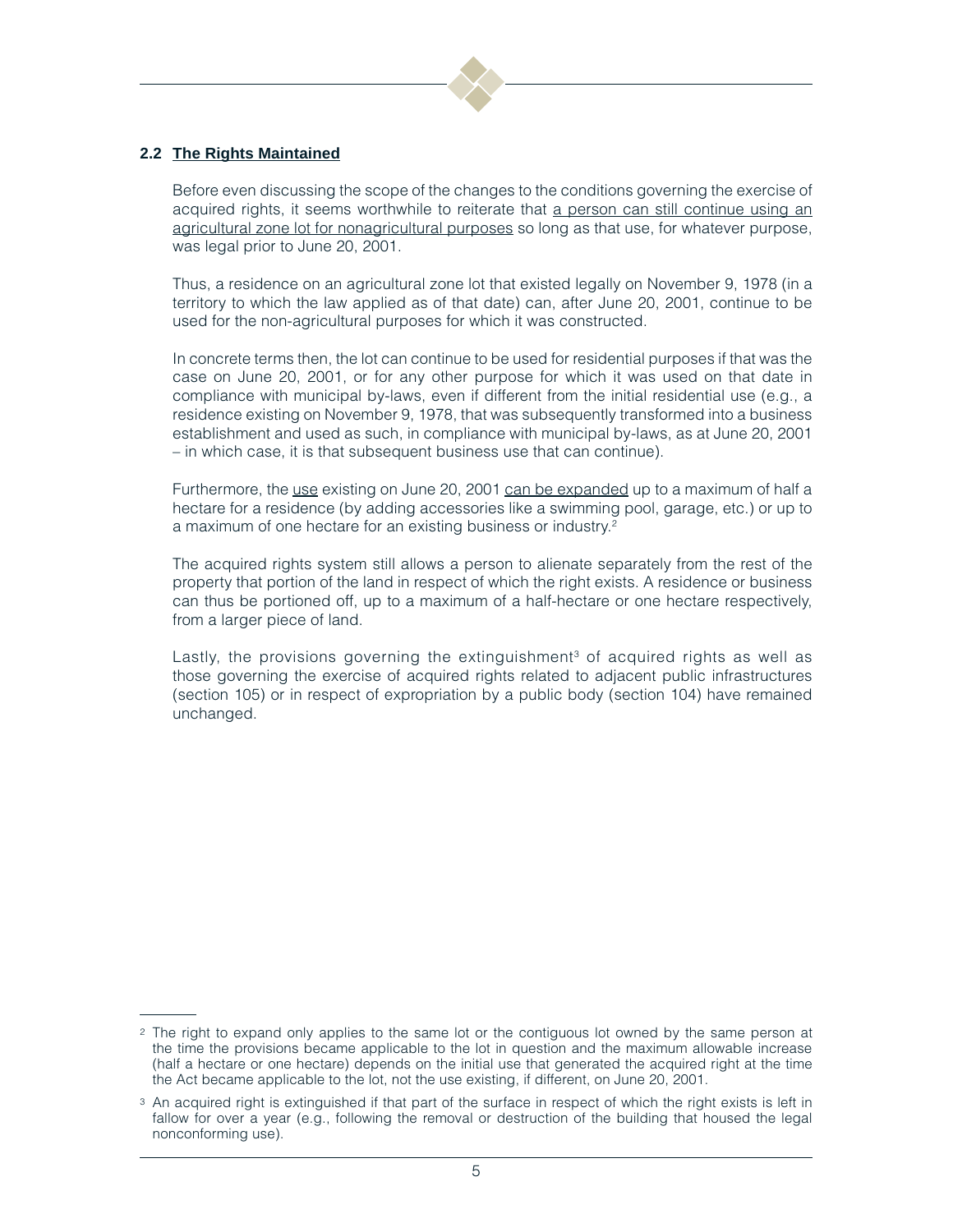

# **2.3 The Changes**

2.3.1 The New Law

Section 101.1 has been added to the Act and came into force on June 21, 2001. It reads as follows:

**101.1. Notwithstanding section 101, no person may, as of 21 June 2001, add a new main use for a purpose other than agriculture in the area for which that right exists or convert the existing use into another use for a purpose other than agriculture, without the authorization of the Commission**. 4

2.3.2 The Scope of this Amendment

The restrictions introduced by the amendment cover two (2) things: the addition of a new main use and the alteration of the existing nonagricultural use.

a) Addition of a new main use prohibited

As of June 21, 2001, this provision prohibits the addition on the lot protected by an acquired right a new nonagricultural use that is separate from what existed on June 20, 2001.

For example, you cannot establish a second residence or a business within the half-hectare protected by acquired residential rights by constructing a new building separate from the current residence or converting part of the residence into business premises.

b) Changing existing nonagricultural use prohibited

Acquired rights now apply only to nonagricultural uses that existed legally on June 20, 2001.

In practice therefore, a lot that was being used for residential purposes on that date may not be used for any other purpose (besides agriculture). Similarly, if the nonagricultural use consisted of a woodworking shop, for example, only that use may continue and the shop cannot be converted into a different commercial, industrial, or institutional facility.

It is therefore the use existing on June 20, 2001, that is protected and the premises may be enlarged, renovated, or sold separately from the rest of the land, but may not be altered without Commission authorization.

Until recently, there was an ongoing municipal law debate on whether an existing legal, nonconforming use could be converted into another use of the same municipal by-law category. This debate ended with a recent Supreme Court of Canada ruling

<sup>4</sup> However, if prior to June 21, 2001, the municipality had received an application for a construction permit submitted with a view to introducing a new main use or converting the existing use, the proposed new use or conversion may go ahead in compliance with municipal by-laws.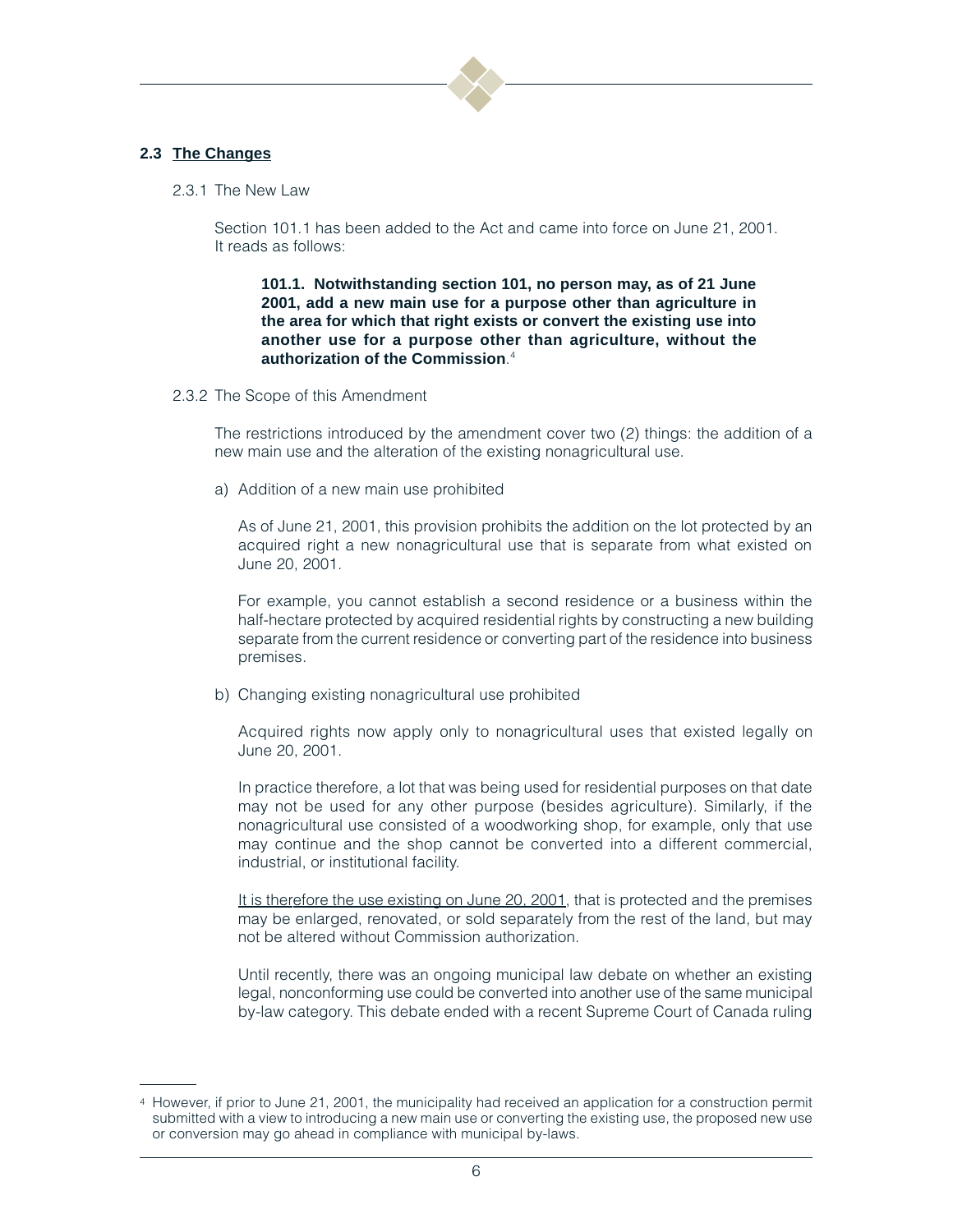

reiterating that "the category approach is erroneous on principle and that the protected acquired rights can only, properly, be linked to the existing situation."5

In our view, the principles set out in the Supreme Court ruling apply to section 101.1 of the Act.

c) Accessory use allowed

Since the Act prohibits the introduction of any new main use or the alteration of the existing use, one must ask whether any uses that are incidental to the use existing on June 20, 2001, are allowed.

The answer is that they are, but you must bear in mind the narrow sense in which the word "incidental" must be construed. For example, it excludes any separate use, even of secondary importance to the main use of the building (e.g., a hairdressing salon in a residence). It must be understood that a use is only truly incidental to the main use, as opposed to a separate use of lesser importance, if for all practical purposes it is complementary to the main use and dependent on it (as opposed to two autonomous uses).

As a recent Québec Court of Appeal ruling on a municipal zoning case explains, "any additional use or construction subsidiary or incidental to an existing use or installation can only be authorized by exception, for obvious reasons of convenience and accommodation. It must be a use or construction that is essential to the main use or installation and constitutes a normal if not mandatory extension thereof. (...) Without this exception that has the effect of incidentally allowing otherwise nonconforming uses or installations, the very existence and viability of the main use or installation would be compromised."6 [TRANSLATION]

It is therefore clear that to respect Parliament's intention to prohibit, unless authorized by the Commission, the introduction of a new non-agricultural use that may give rise to a different set of constraints on agricultural activity, the only possible interpretation is that only new uses directly related to the existing use are allowed.

In short, determining if a proposed new use constitutes an alteration of the protected use, i.e., the use existing on June 20, 2001, requires proper characterization of that protected use based on information obtained notably from the user in order to ensure that only that use will be maintained and even intensified to the point of adding activities that are secondary or closely related to it.

<sup>&</sup>lt;sup>5</sup> Saint-Romuald (City) v. Olivier et al., 27-09-2001.

<sup>6</sup> Corporation du Cimetière Mont-Marie et al. v. Ville de Lévis, 07-08-2001.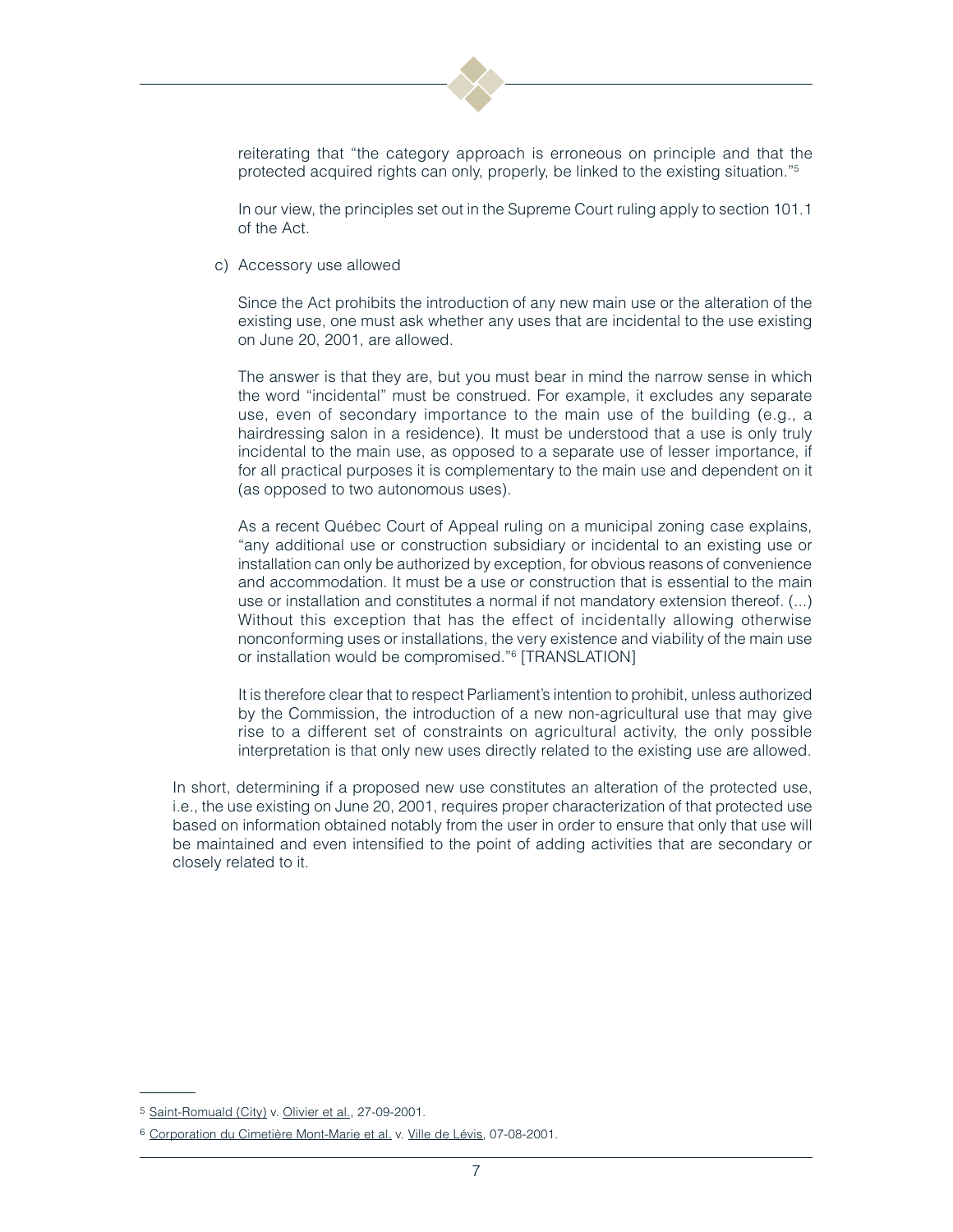

# **2.4 Illustration with Examples**

The following questions and answers illustrate some of the most common situations you will encounter. If in doubt, contact the Commission for additional clarifications.



 $\blacktriangleright$  May I add a garden shed, a garage for my car, or other home accessories on the land around my residence protected by acquired rights?



A Yes, since this does not involve adding new main uses or changing the current residential use of the land.



If a municipal by-law allows a change of use within the same group or category of uses, can this change be made without the Commission's authorization?

A No. Given the diverse nature of applicable municipal by-laws (and therefore the possibility that uses that may be quite diverse or cause varying constraints on the preservation of agricultural land and agricultural activities may be allowed on a given lot by zoning by-laws), new uses may otherwise be introduced with negative consequences on agricultural land and agricultural activity. Since the Act takes precedence, only the existing use may continue without Commission authorization.



If the protected use of my lot ceased as the result of a fire nine  $(9)$  months earlier, can I reconstruct and resume the same use?

 $\blacktriangleright$  Yes, since you have twelve (12) months to rebuild (section 102), subject to the stricter municipal standards (it is always the more restrictive of the standard in the Act and the one in the municipal by-law that prevails).



I own a lot with acquired residential rights and would like to transfer a vacant portion of my half-hectare to my neighbour who wants to expand his own residence and construct a swimming pool and other accessory facilities. Can I do so without Commission authorization?

A Yes, because the lot is protected by acquired rights. In this case, the vendor is allowed to use the portion of land he wants to sell for his own residential accessories and so the neighbour can do the same thing, so long as the project is completed within twelve months of the sale, as the acquired right will extinguish if the alienated plot remains undeveloped for over a year.

Note, however, that the alienated plot must be used for the same purposes it was used for before alienation. Thus, you cannot acquire a piece of land used for residential purposes to expand your business parking lot.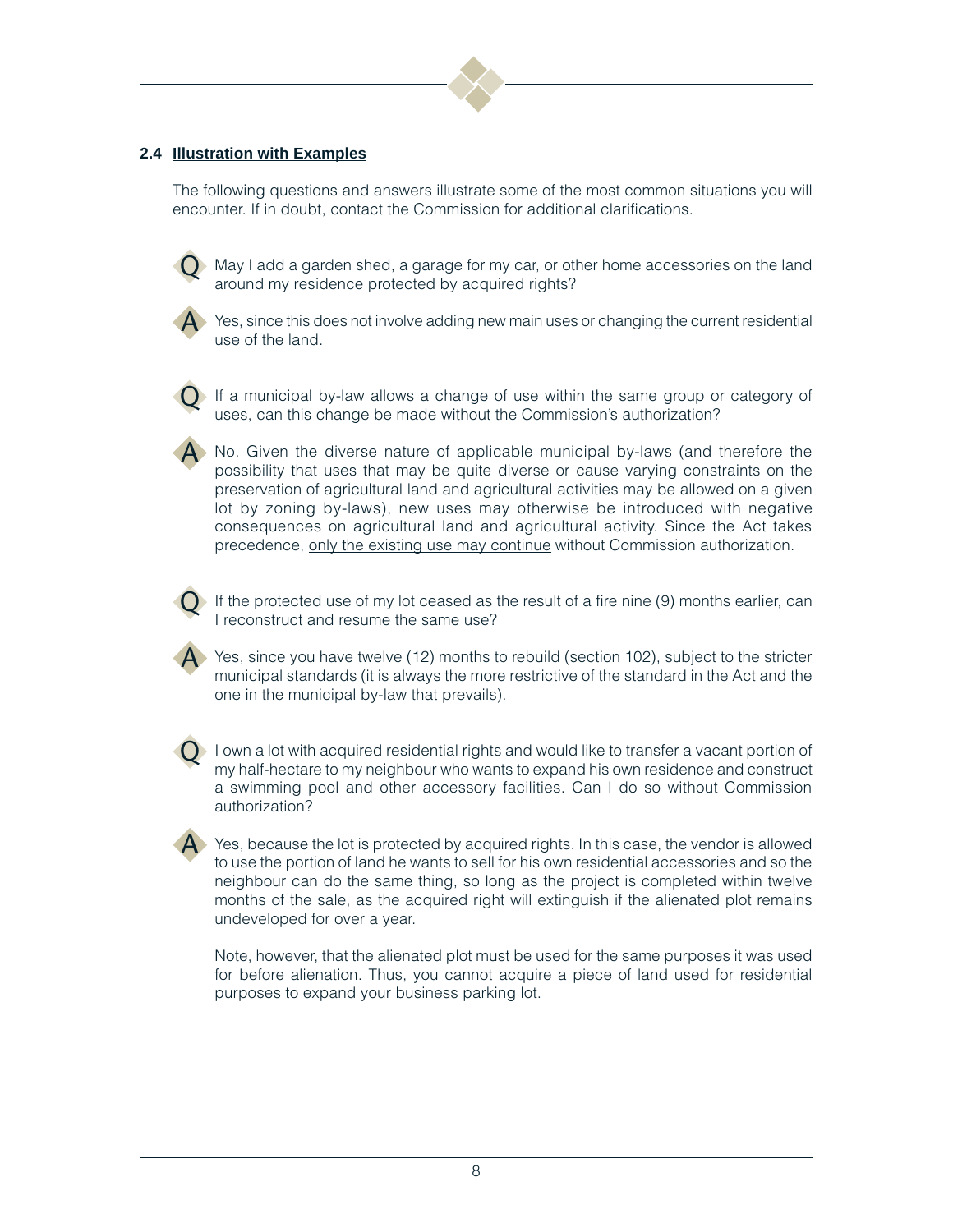$\blacktriangleright$  May I set up a professional office, hairdressing salon, or a country-style dining facility for tourists in my residence?

A No. When activities are of a scale that they are considered uses in and of themselves (according to the zoning by-law or for the purposes of property assessment, insurance, etc.), they are deemed separate from the residential use and you are therefore prohibited from adding them to the residential use or altering the residential use in whole or in part to introduce them without Commission authorization.

I legally transformed a section of my residential building into a business facility (jewelry retail) and so had a mixed use building on my lot on June 20, 2001. May I relocate the business to a separate building on the same lot?

A Yes, if the new building is located within the half-hectare area protected by your residential use acquired rights.

I have a single-family residence protected by acquired rights and I would like to expand it by adding a rental unit. May I do so without Commission authorization?



No, since the second unit constitutes a second use, separate from the single-family residence protected by acquired rights.

My residence existed at the time the Act came into force and I subsequently converted it into a business facility and was using it for those purposes on June 20, 2001. I want to sell the business together with one hectare of land on the grounds that it is used as a commercial property. Is Commission authorization required?



 $\blacktriangle$  Yes. The owner can sell the property but only with half a hectare of land. The business facility was set up on a protected residential site that may not be expanded beyond a half-hectare. In this case, it was the residence that gave rise to the acquired rights, not the business. Moreover, the future owner must keep the business use that existed on June 20, 2001. Any change, including reverting to the original residential use, requires Commission authorization.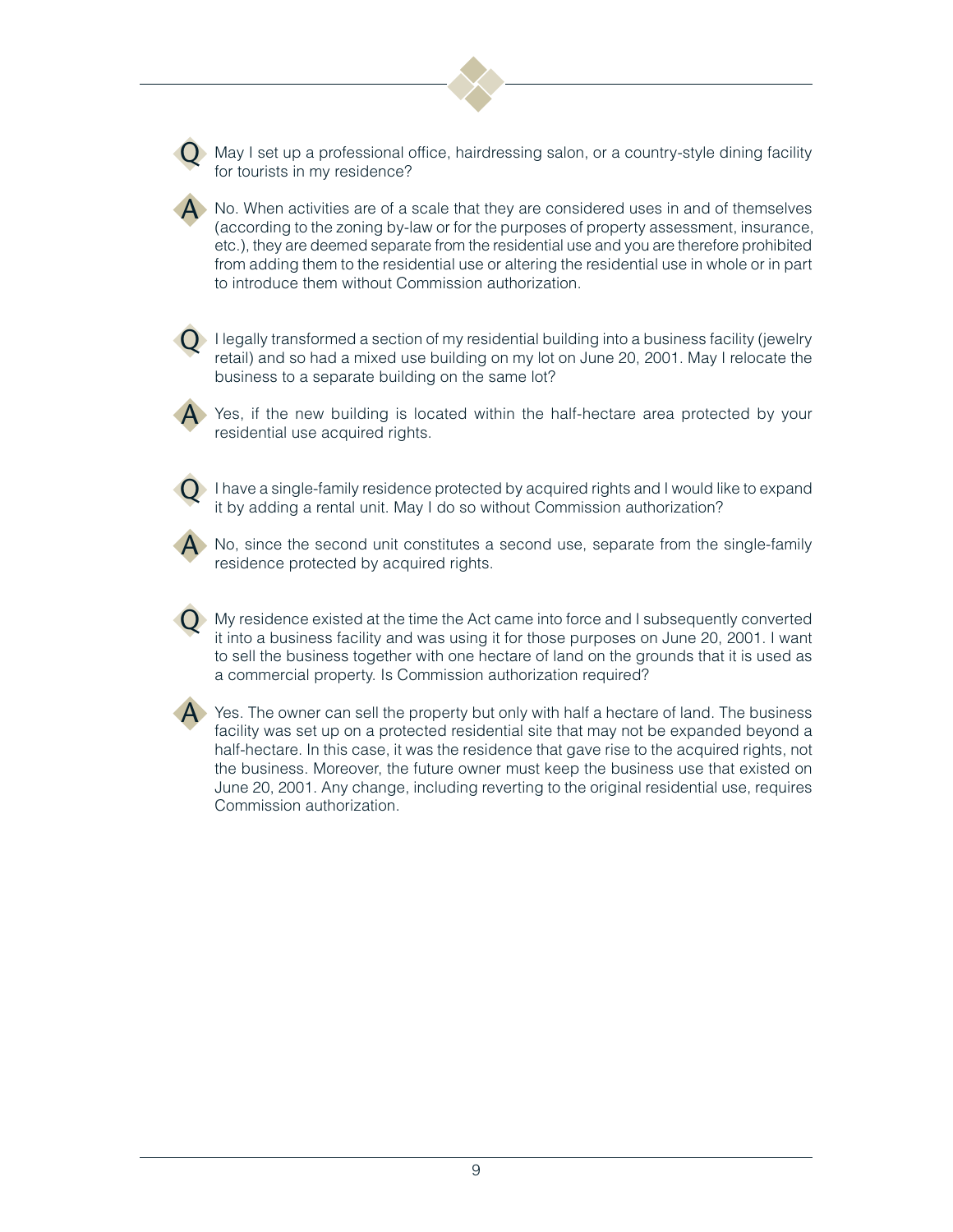

# **2.5 Application for Authorization**

Like all the other restricted actions stipulated in the Act respecting the preservation of agricultural land and agricultural activities, the addition of a new use or conversion of an existing use requires an application to the Commission for authorization. The Commission then applies the criteria set out in the Act to assess the impact of the proposed new or expanded use on the preservation of agricultural land and agricultural activities.

For the addition of a new use for purposes other than agriculture, the Commission will examine the application as if it were a new derogation, without regard to any rights that may be exercised without Commission authorization – i.e., without regard to the possibility of perpetuating an existing use protected by acquired rights. In other words, not only will the existence of acquired rights confer no additional advantage in obtaining authorization for a new use, but the applicant must first demonstrate that there are no appropriate available areas elsewhere in the municipality's nonagricultural zone for the proposed project (section 61.1).

For the conversion of an existing nonagricultural use, the Commission is aware that in exercising its supervisory power under the new Act, it must take into account the current situation of the agricultural zone. Therefore, its role will generally be to ensure that any proposed nonagricultural use will not bring about additional constraints, although in special circumstances an application to convert an existing use may be rejected solely to prevent the continuation of an intolerable situation with respect to the preservation of agricultural land and agricultural activities.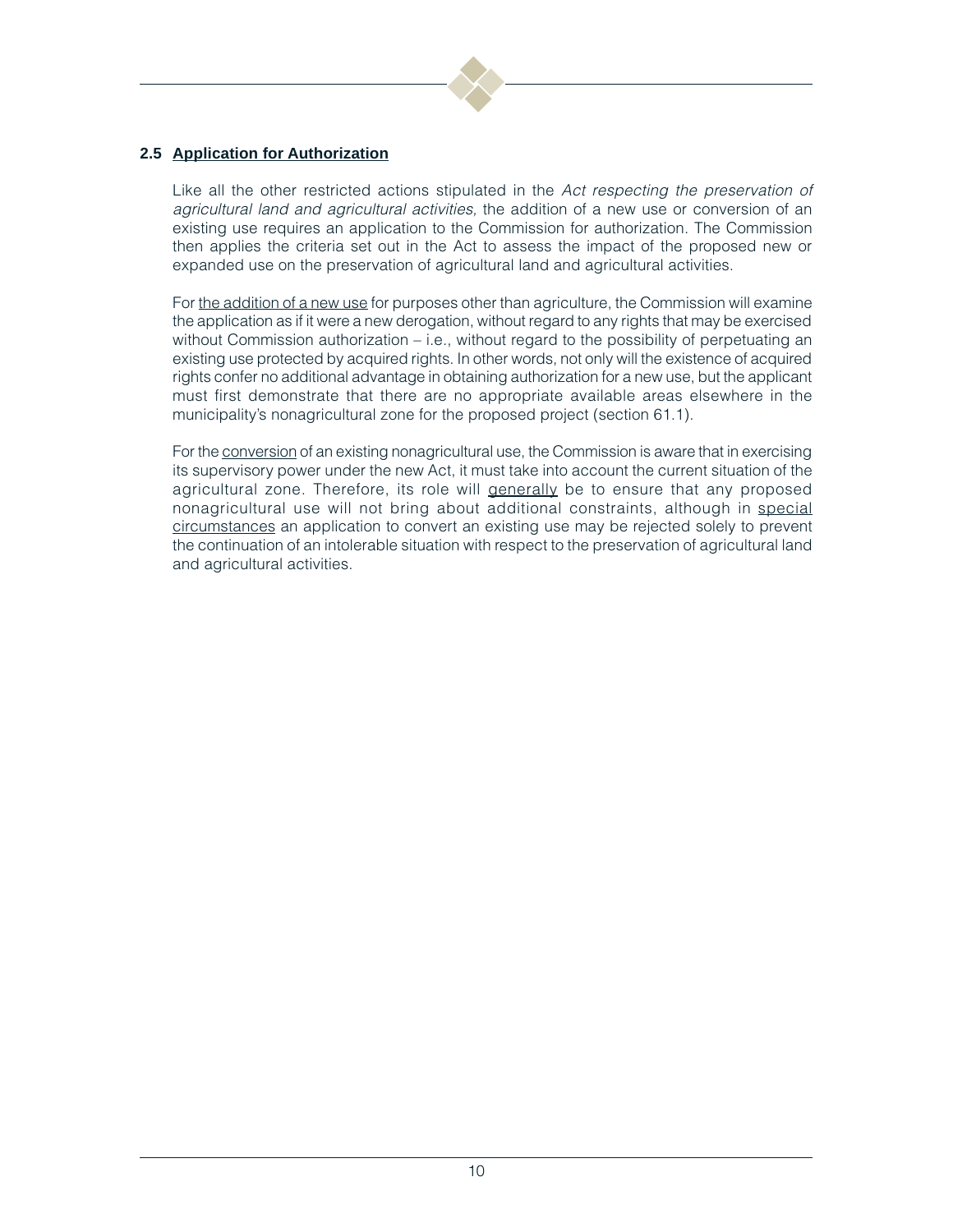# 3 APPLICATIONS OF A COLLECTIVE SCOPE

# **3.1 Characteristics**

# **An Overall Approach**

Despite changes to the provisions on collective scope applications (section 59), the objectives of the approach remain the same as when this new mechanism was first introduced in 1996. The approach is still based on a formula that considers the agricultural zone as a whole in order to identify its characteristics and establish clear rules for the introduction of new residential land uses, taking into account the objective to preserve agricultural land and agricultural activities. Such an overall approach to residential land use in an agricultural zone (as opposed to case-by-case review) allows for better identification of long-term impacts on agricultural land. This in turn allows the creation of a management framework that is much more consistent with and conducive to the sustainable operation of business and agricultural activities.

Thus, an RCM or a metropolitan community may submit an application identifying areas where new uses of land for residential purposes may be introduced in an agricultural zone as well as stipulating conditions under which this may be done. For such an application to be approved, the municipality, the Union des producteurs agricoles (UPA), and the Commission must agree with the RCM or the metropolitan community. If such agreement is reached and the Commission approves the application, the conditions stipulated and agricultural zone areas identified in the application must be incorporated as mandatory standards into the land use planning by-law. This way, the rules of the game are clear to everyone.

# **Purpose of the Application**

The Act stipulates two situations in which section 59 applies.

First, the application can concern a destructured tract of land in the agricultural zone, i.e., a relatively small, clearly delimited area that is already mostly occupied by nonagricultural uses. If approved, such an application allows authorities to delimit such tracts once and for all while ensuring the continuation of agricultural activity around their perimeter, filling the vacant lots interspersed among those in use, and streamlining procedures for citizens.

The second situation specified in the Act concerns agricultural zone sectors identified in the development plan that can accommodate new residences on lots having an area sufficient to avoid destructuring the agricultural zone. Essentially, this second category is aimed at agriculture-related residences. For example, the Act (section 31.1) already allows a person who owns a stretch of land forming a single unit of at least 100 hectares to erect one residence on the property. Thus after analyzing the area, it could be agreed and concluded that for a sector previously identified in the planning and development plan, a different property size should apply. This in a way is an adaptation of section 31.1 to regional particularities.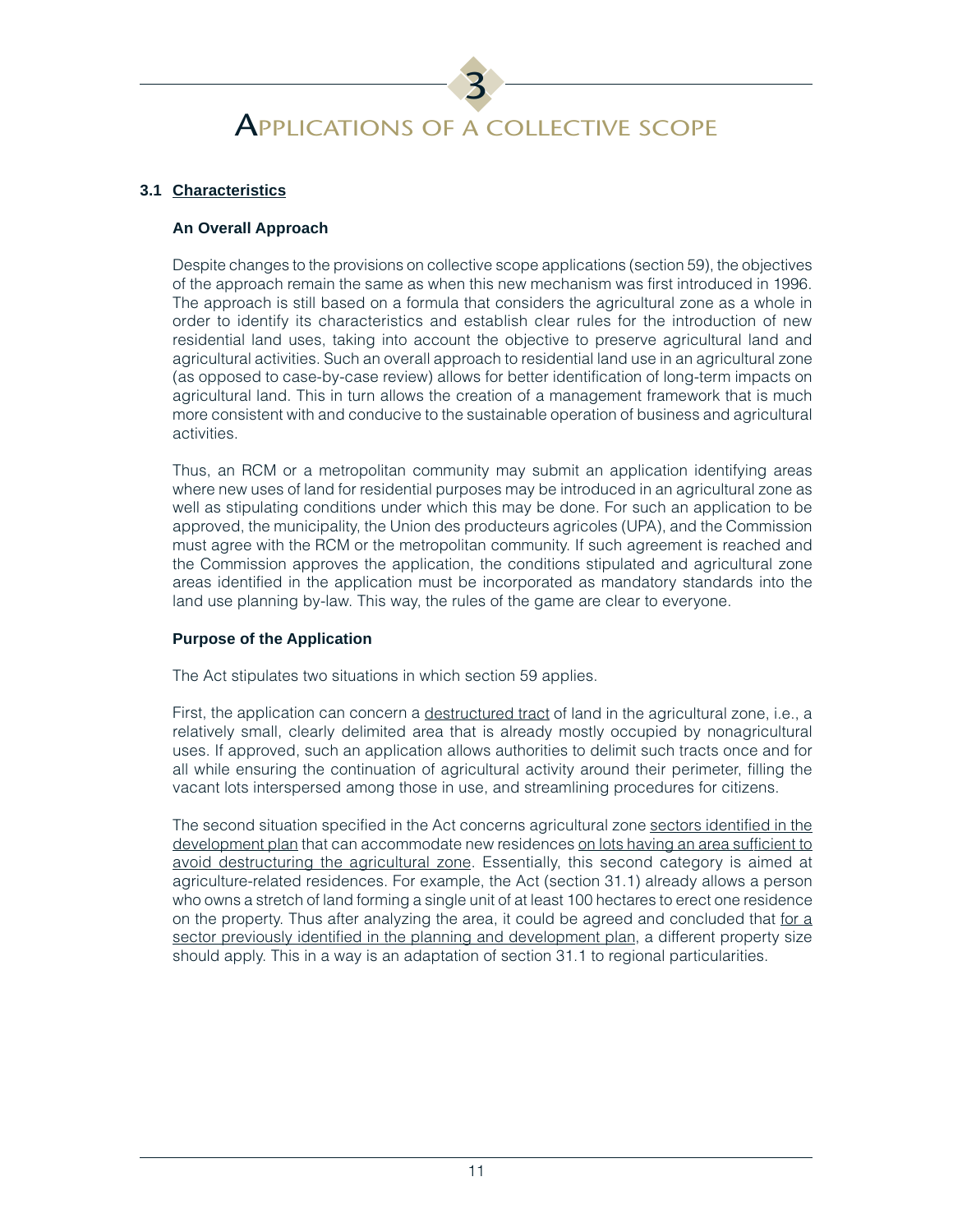

#### **Who Can Submit an Application?**

Prior to the amendments, the Act identified the local municipality as the applicant, but now only an RCM or a metropolitan community can submit an application of collective scope.<sup>7</sup> This amendment is to encourage a broader-based perspective and ensure that the characteristics of the agricultural zone are considered on the appropriate scale.

#### **When?**

An application of collective scope seeking to identify agricultural zone sectors that can accommodate residences in pre-established areas can only be submitted as of the effective date of the first land use planning and development plan incorporating government orientations on the preservation of agricultural land and agricultural activities. Furthermore, even if the plan has come into force but a revision or amendment of it is pending, the application can only be submitted after the consultation period provided for in the Act respecting land use planning and development.<sup>8</sup>

#### **Who Can Intervene in the Process?**

Only the organizations identified in the Act can intervene on an application of collective scope, namely the RCM or metropolitan community, the certified association (UPA), and the local municipality concerned.<sup>9</sup>

#### **Necessary Consensus**

In the old system, an application could only be considered if accompanied by favourable assessments from the certified association (UPA) and the RCM. The new system still requires the backing of competent authorities, but this support is no longer a prerequisite for considering the application but rather a precondition for a decision by the Commission. For this reason, the Commission plans to establish a flexible procedure to encourage the dialogue and interaction required to reach the consensus the Act seeks to achieve.

#### **Decision-Making Criteria**

In pronouncing on either one of the two types of applications of collective scope stipulated in the Act, the Commission will take into account the general objective of protecting agricultural land and agricultural activities within the context of regional characteristics. The Commission will be guided in its assessment by the criteria set out in section 62 of the Act. In addition to these criteria, the Commission must also be satisfied that the authorization being sought reflects an overall view of the agricultural zone and is in keeping with the concept of sustainable development of the agricultural zone.

<sup>7</sup> The Commission must also seek the opinion of the Montréal Metropolitan Community or the Québec Metropolitan Community (in existence as of January 1, 2002) if an application of collective scope involves their respective territories. Once the metropolitan land use planning and development plans come into force, only the metropolitan community will be allowed to submit an application of collective scope for its territory.

<sup>8</sup> An application to identify a destructured tract of land can be submitted at any time, since these tracts do not have to be identified in land use planning and development plans.

<sup>9</sup> The owners of affected lots can intervene at other stages: at the time the development plan is being amended or revised if necessary or during the adoption of the land use planning and development by-law that is required if the Commission's decision is favourable.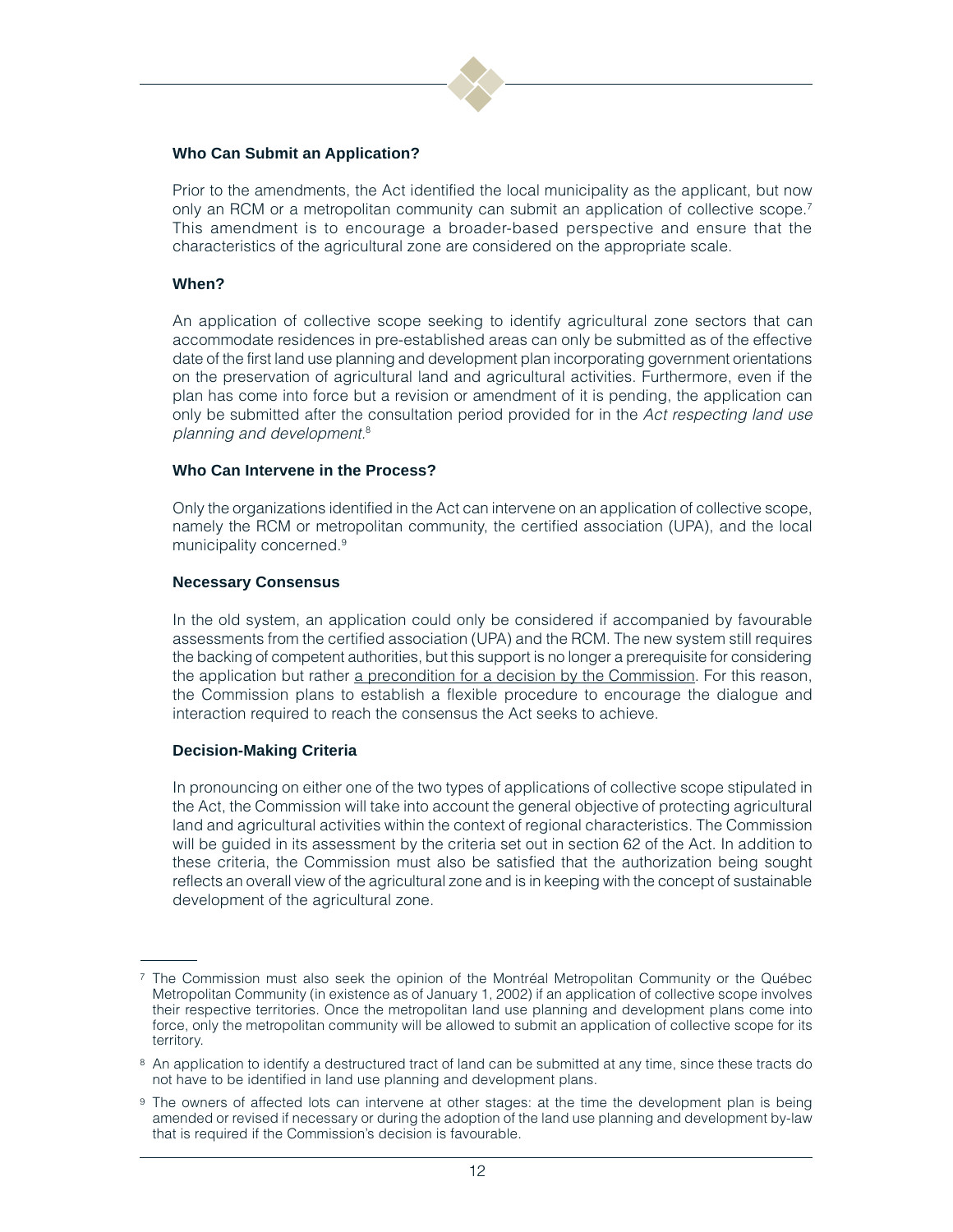

Where the application concerns the identification of an area sufficient to accommodate a residence without destructuring the agricultural zone (and therefore essentially tied to resource exploitation), section 61.1 applies as an additional condition to ensure that it does not entail the urban-style construction of houses to "settle" territory in a rural area.

Where the application concerns a destructured tract of land, however, the Commission does not have to take the provisions of section 61.1 into consideration.

#### **Coming Into Force of the Decision**

Should the Commission partially or completely approve an application of collective scope, the decision will take effect only once a planning by-law comes into effect that introduces the conditions specified in the decision as mandatory standards. Thereafter, a resident seeking to construct a new residence in the area designated in the decision does not need to submit an individual application or a declaration.

As of this date, on the other hand, an application to introduce a new residential use in a sector covered by the decision that does not conform with the standards prescribed in the planning by-law would not be considered.

#### **Deferral of Individual Applications**

When examining an application of collective scope, i.e., once it is entered in its register, the Commission may suspend for a period of six (6) months the examination of any individual application concerning a new land use for residential purposes in the agricultural zone covered by the application of collective scope. This is to prevent any interference in the examination of the collective application.

# **3.2 How to Prepare an Application**

An application of collective scope can provide an opportunity to solve the problem of both destructured tracts and sectors identified in the development plan.

Where an application concerns lots of an area sufficient to construct a residence without destructuring agricultural land, the lots must be delimited by sector. Since these sectors must be identified on the development plan, the first step in such cases therefore is to work on identification in the plan of those sectors to be submitted to the authorities for discussion.

Since the agreement of all the authorities involved is required for the Commission to render a favourable decision, the RCM is therefore expected to first work with its municipal and agricultural partners before submitting its application. This approach will facilitate the presentation of the application and accelerate its examination by the Commission.

The guidelines that follow are intended as a general blueprint that a given RCM can use to prepare and submit an application of collective scope. Given the varying characteristics and sizes of the areas that applications can potentially cover, a rigid application framework would not be useful here. The approach suggested in the guidelines constitutes but one method; the Commission is open to any other approach if it also allows the production and consideration of the information required to process this type of application.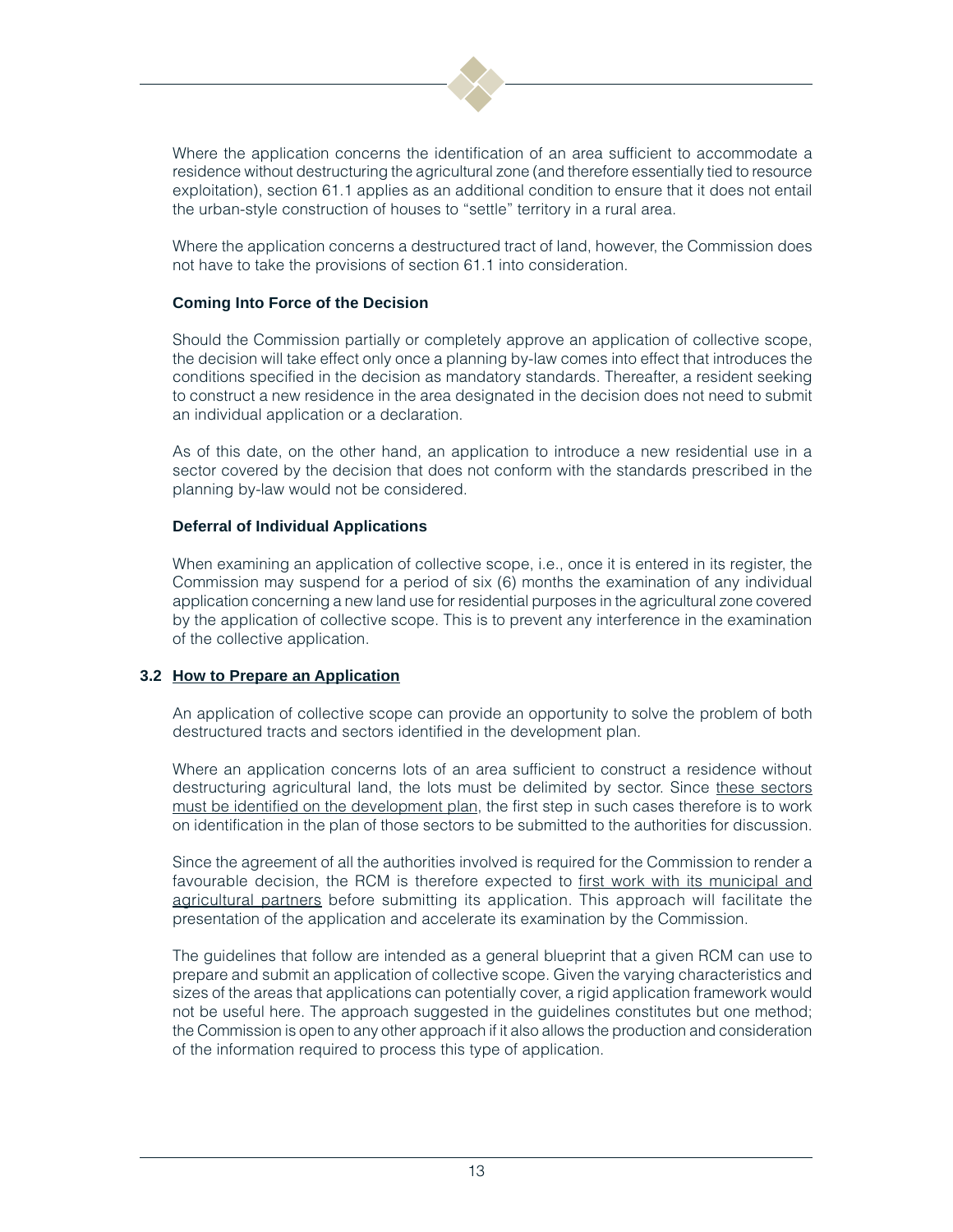

# 1. Overall View of the Agricultural Zone

The application must reflect an overall view of the agricultural zone and be in keeping with the concept of sustainable development of agricultural activities. To this end, the RCM must outline the approach, measures, and means adopted to manage the entire agricultural zone in keeping with the new system of preservation of agricultural land and agricultural activities. This exposé must notably specify how the approach advocated will protect agricultural resources and activities.

To illustrate this overall view and the approach it has selected, an RCM may, for example, present a general plan on which subsections with representative characteristics of the agricultural zone are identified. Once identified, management orientations and objectives of each subsection could then be determined.

#### 2. Management of New Residential Uses

More specifically, the RCM must demonstrate how it plans to manage new residential uses throughout its entire agricultural zone. It must thus present the normative approach adopted for new residences in the entire agricultural zone. This way, the sectors for which Commission authorization is being sought can be put into perspective. This demonstration will allow the Commission to evaluate the management of the proposed residential use against the objectives of the Act.

Since the application will also be evaluated against the criteria set out in section 62 of the Act, it would be advisable for the RCM or the metropolitan community to provide the information required to establish a general portrait of the entire agricultural area in question. The revised development plan is obviously a very valuable source of information.

This portrait could cover the following topics:

- Biophysical Characteristics (Soil potential, topography, forest cover, etc.)
- Land Use (Nature and location of agricultural and nonagricultural uses)
- Location of Agricultural Operations (Type of operations, size, etc.)
- Land Structure (Stage of land subdivision)
- Surrounding Areas (Composition and use of areas bordering the sectors under study)
- Applicable Separating Distance Requirements

These topics are intended to serve as a guide. It is up to each RCM to adopt an approach for presenting this information in the way it deems appropriate. Obviously, an application concerning a destructured tract of land will not require the same level of detail.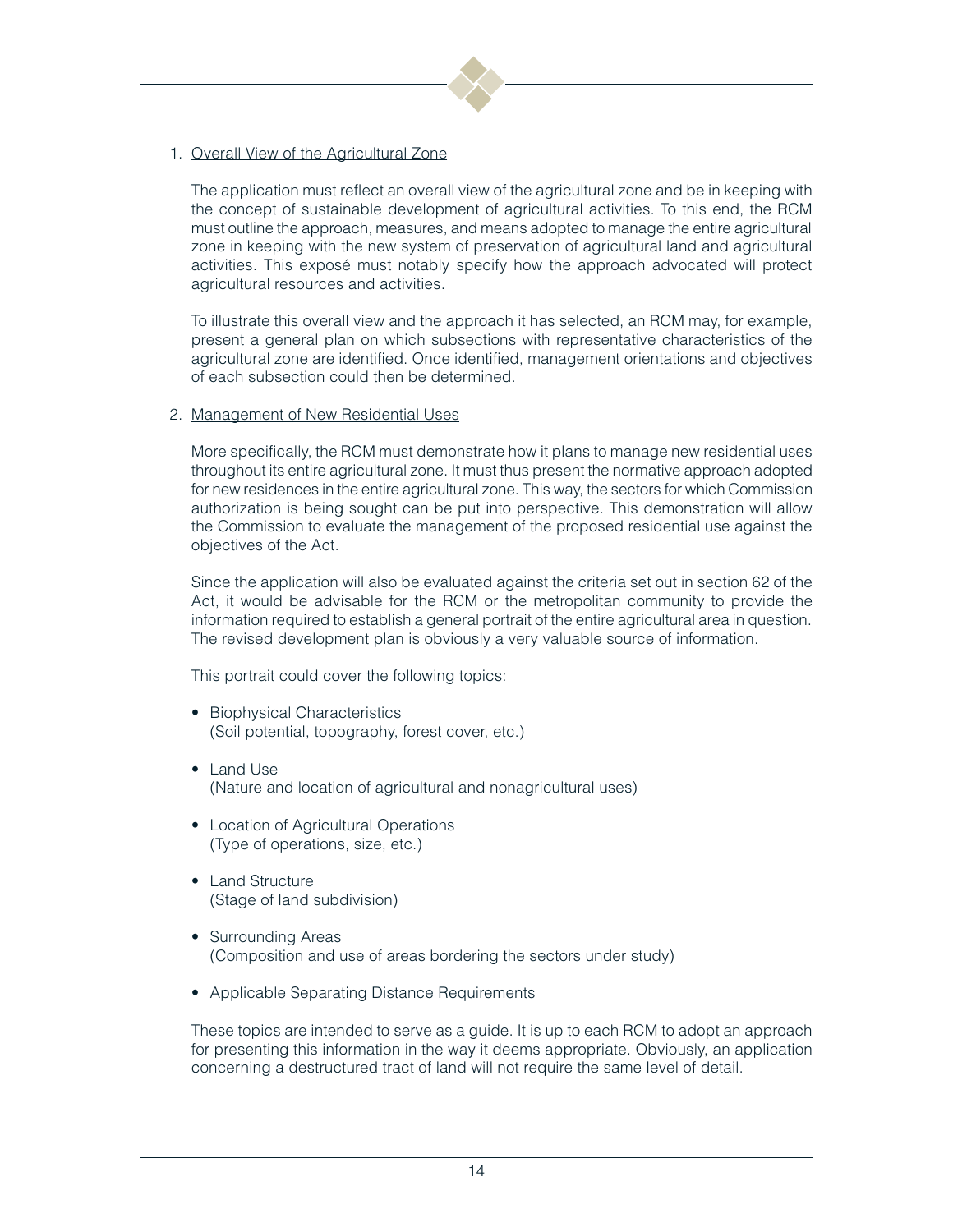

# 3. Description of the Proposed Standards

A single application can cover one or more sectors of the agricultural zone. It is possible for proposed new residence standards to vary from sector to sector or within the same sector. In such a case, it is preferable to identify each sector or area separately, specifying the standards proposed for it.

# 4. Location of the Sector(s) Covered by the Application

Using a map drawn to an appropriate scale, clearly identify the sector or sectors covered by the application. If circumstances dictate – given the size, number, or dispersion of the sectors – more than one map may be required. In all cases, the map must provide not only an overall view of the situation but also a clear demarcation of the targeted sectors. Thus, for irregularly shaped sectors, it would be advisable to provide sufficient information to properly identify the area affected.

# 5. Additional Information

RCMs and metropolitan communities are encouraged to include any other information they deem useful to help the Commission better understand their territories and facilitate examination of the application.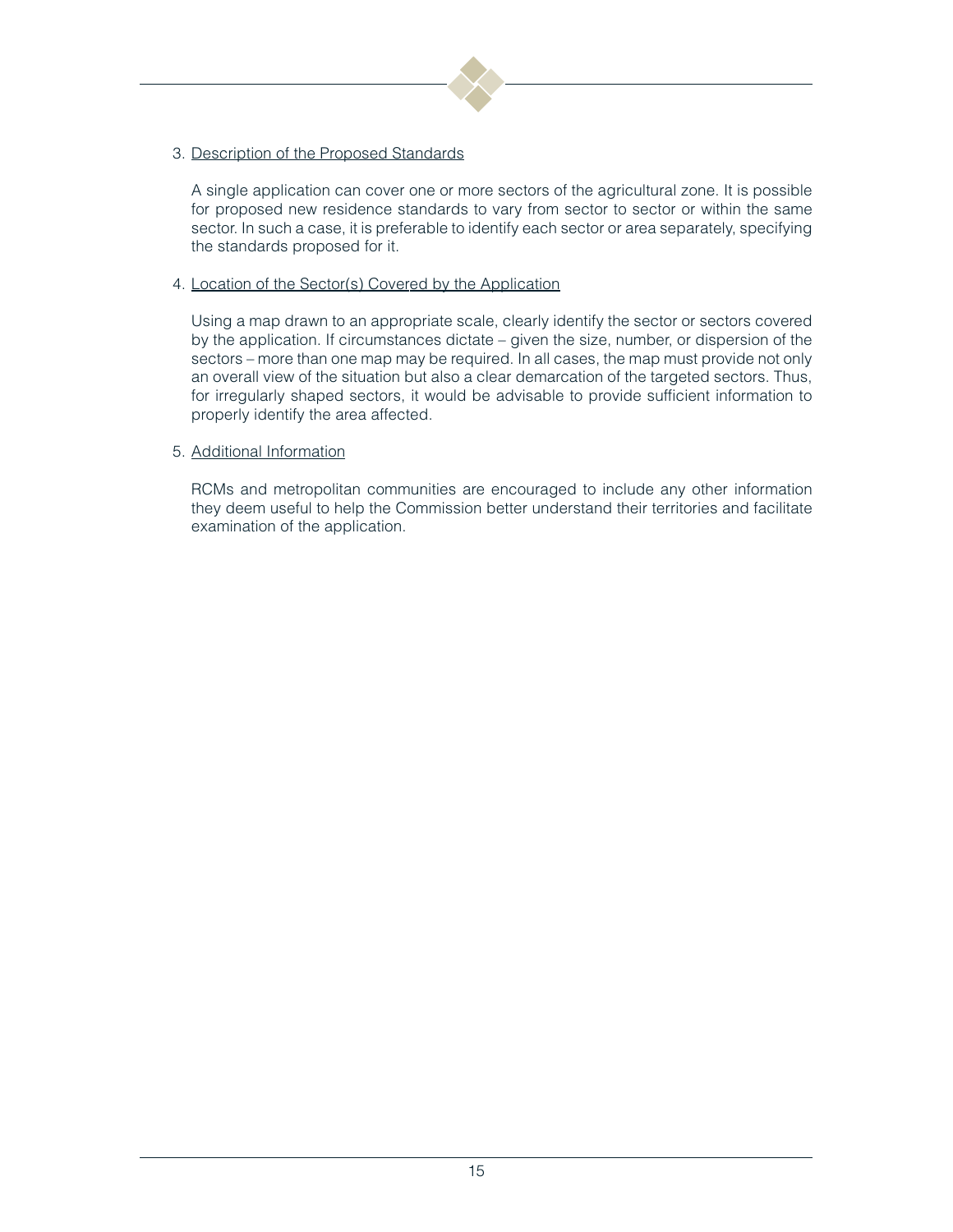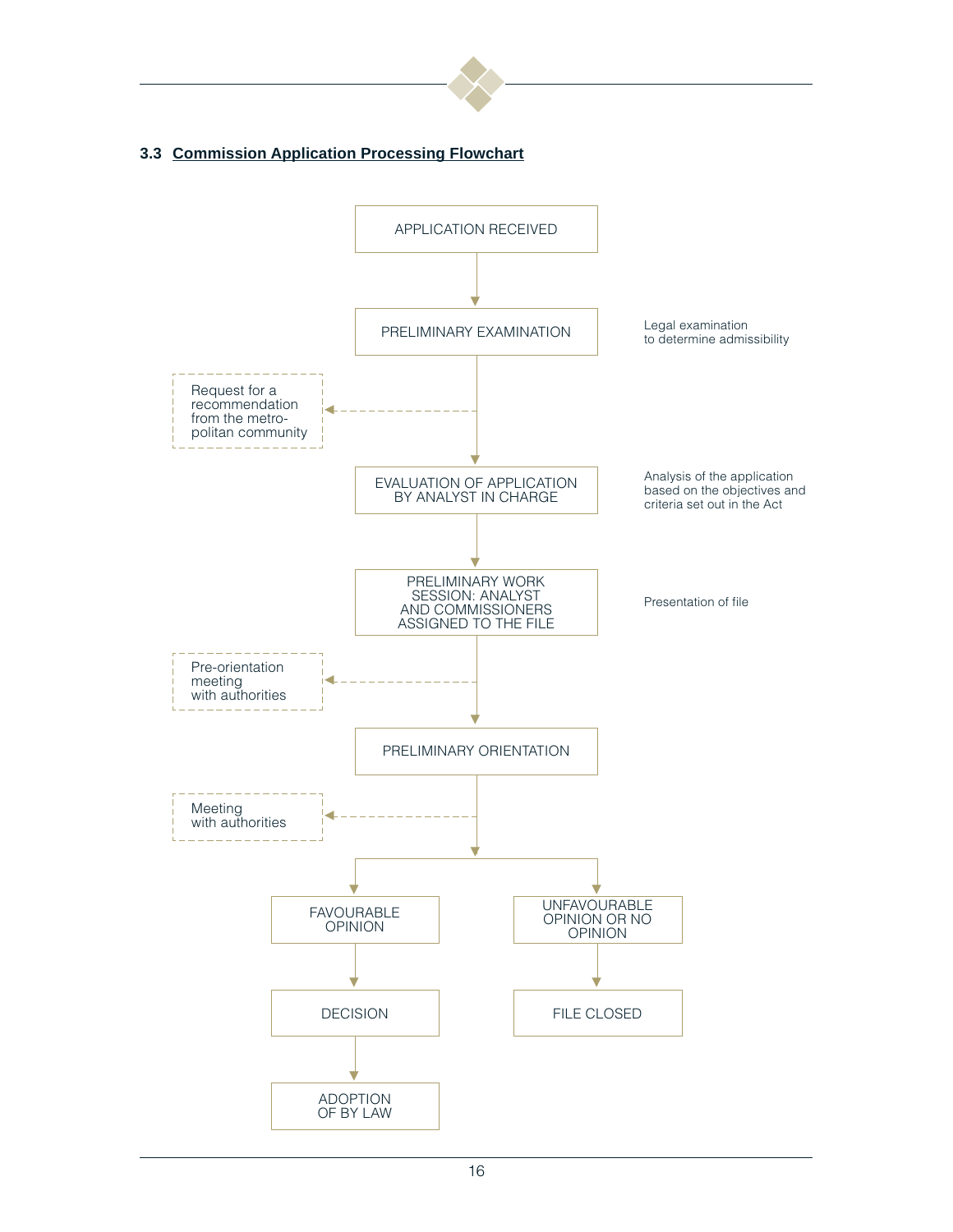![](_page_18_Picture_0.jpeg)

# **3.4 Certain Relevant Provisions of the Act**

#### **Act Respecting the Preservation of Agricultural Land and Agricultural Activities**

**59.** A regional county municipality or a community may apply to the Commission to determine in which cases and under which conditions new uses of land for residential purposes may be introduced in an agricultural zone.

In addition to the regional county municipality or the community, the local municipality concerned and the certified association are interested persons in relation to the application. A copy of the application must be sent to them by the regional county municipality or the community making the application.

The application must concern

- (1) a destructured tract of land in the agricultural zone; or
- (2) lots having an area sufficient to avoid destructuring the agricultural zone, situated in sectors identified in the development plan or in a draft amendment or revision of such a plan.

The application must contain the information required by the Commission, including the information required for the purposes of sections 61.1 and 62.

However, an application that relates to a draft amendment or revision of the development plan may be made only after the consultation period provided for in the second paragraph of section 53.5 or, where applicable, the second paragraph of section 56.6 of the Act respecting land use planning and development.

The Commission shall enter every admissible application in the general register and inform the interested persons.

For the purposes of this section, Municipalité de Baie-James is deemed to be a regional county municipality.

- **59.2.** In examining the application, the Commission, in addition to taking into consideration the criteria set out in section 62, must be satisfied that the conditional authorization applied for reflects an overall view of the agricultural zone and is in keeping with the concept of sustainable development of agricultural activities.
- **59.3.** From the date of entry in the general register of an application under section 59, the Commission may suspend the examination of any individual application concerning a new land use for residential purposes in the agricultural zone for which the application of collective scope has been made, for a period of six months or until the date of any decision it may make within that time.
- **59.4.** A favourable decision of the Commission concerning an application of collective scope shall take effect only from the coming into force of the planning by-law of the local municipality concerned that introduces the conditions specified in the decision as mandatory standards.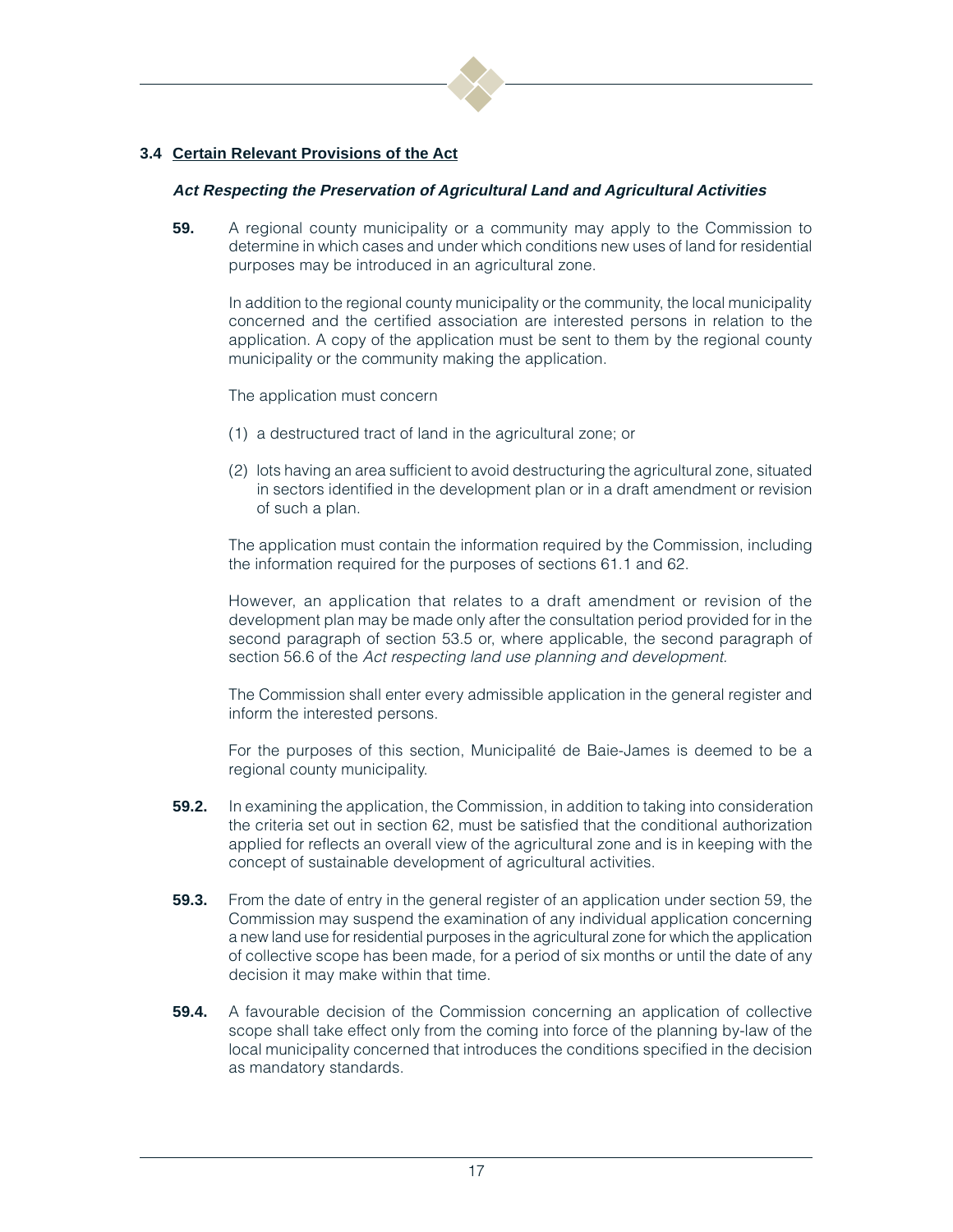![](_page_19_Picture_0.jpeg)

- **61.1.1.** Section 61.1 does not apply to an application under section 59 concerning a destructured tract of land nor to an application relating to a farm-based tourism activity as determined by regulation under section 80.
- **62.6.** However, to render a decision on an application filed under section 59, the Commission must have received a favourable opinion from the interested persons within the meaning of that section.

# **Transitional Provisions of the Act Respecting the Preservation of Agricultural Land and Agricultural Activities**

Under one of the transitional provisions of this Act, an application of collective scope concerning agricultural zone sectors that can accommodate residences on lots sufficient to avoid destructuring the agricultural zone may only be submitted as of the date of the coming into force of the first development plan that incorporates government orientations on the preservation of agricultural land and agricultural activities.

This provision reads as follows:

**36.** A regional county municipality may avail itself of subparagraph 2 of the third paragraph of section 59, enacted by section 3 of this Act, only from the date of coming into force of the first development plan taking into account the guidelines relating to the objectives set out in subparagraph 2.1 of the first paragraph of section 5 of the Act respecting land use planning and development.